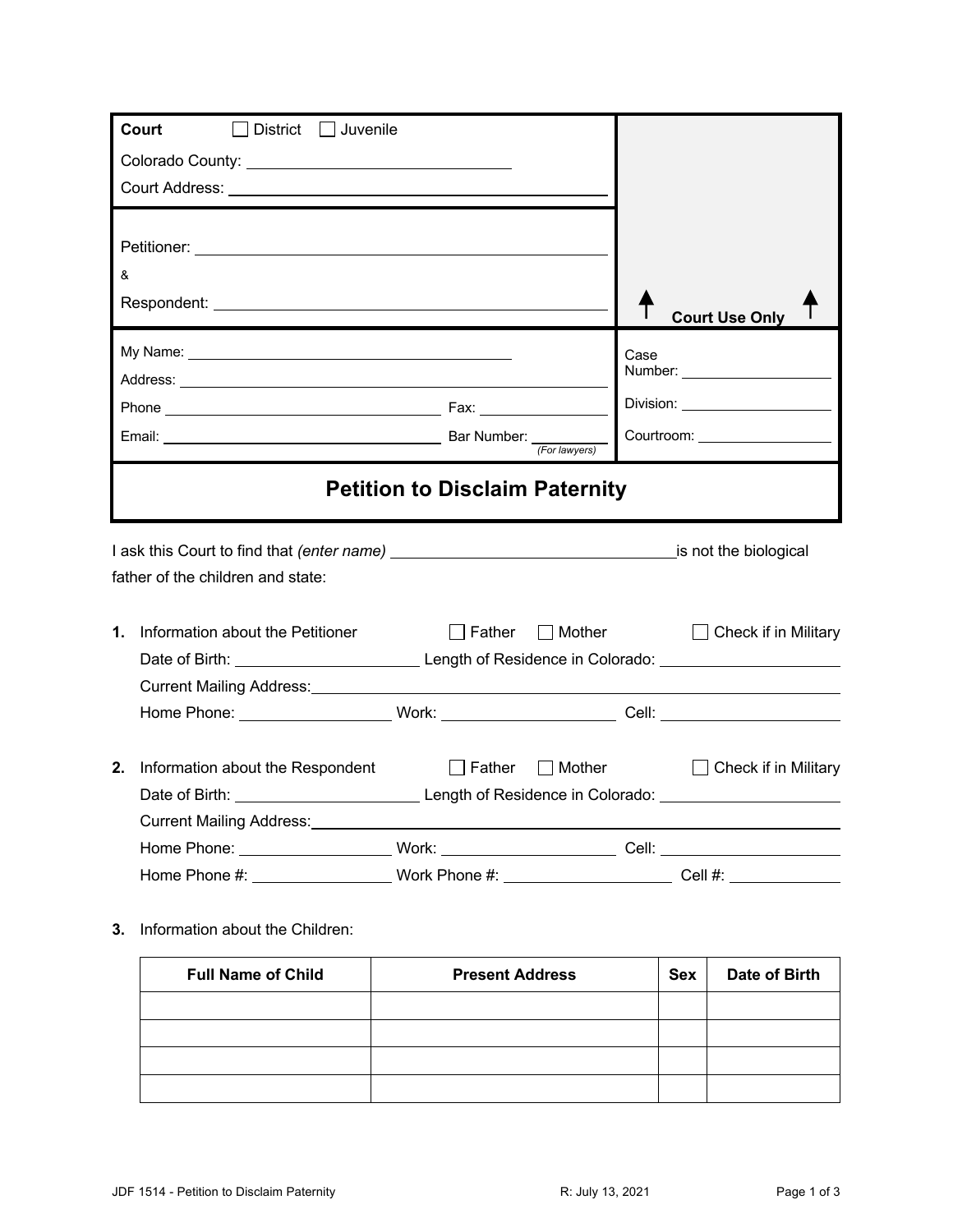- **4.** The Court has jurisdiction over the Respondent.
- **5.** The minor children live in this County.
- **6.** Each party has a continuing duty to inform the Court of any proceeding in this or any other state that could affect the current proceeding.
- **7.** Identify below the name and address of each person that the children have lived with over the past five years. Please identify the relationship to the children.

| <b>Name</b> | Address (City/Sate/Zip Code) | <b>Time Period</b><br>(Month/Year) | <b>Relationship to</b><br><b>Children</b> |
|-------------|------------------------------|------------------------------------|-------------------------------------------|
|             |                              |                                    |                                           |
|             |                              |                                    |                                           |
|             |                              |                                    |                                           |
|             |                              |                                    |                                           |
|             |                              |                                    |                                           |

## **8. Restraining Orders**

List all restraining, protection, or emergency orders issued against either party in the last 90 days:

| <b>Name of Court</b> | <b>Case Number</b> | <b>State</b> | <b>Hearing Date</b> |
|----------------------|--------------------|--------------|---------------------|
|                      |                    |              |                     |
|                      |                    |              |                     |
|                      |                    |              |                     |
|                      |                    |              |                     |

## **9.** I would like the Court to:

- Determine that (enter name) **is not the biological father of the** children.
- $\Box$  Issue an Order requiring the birth certificate to be reissued to show that

(enter name) is not the biological father.

 $\Box$  Determination of costs, if appropriate.

□ Other: